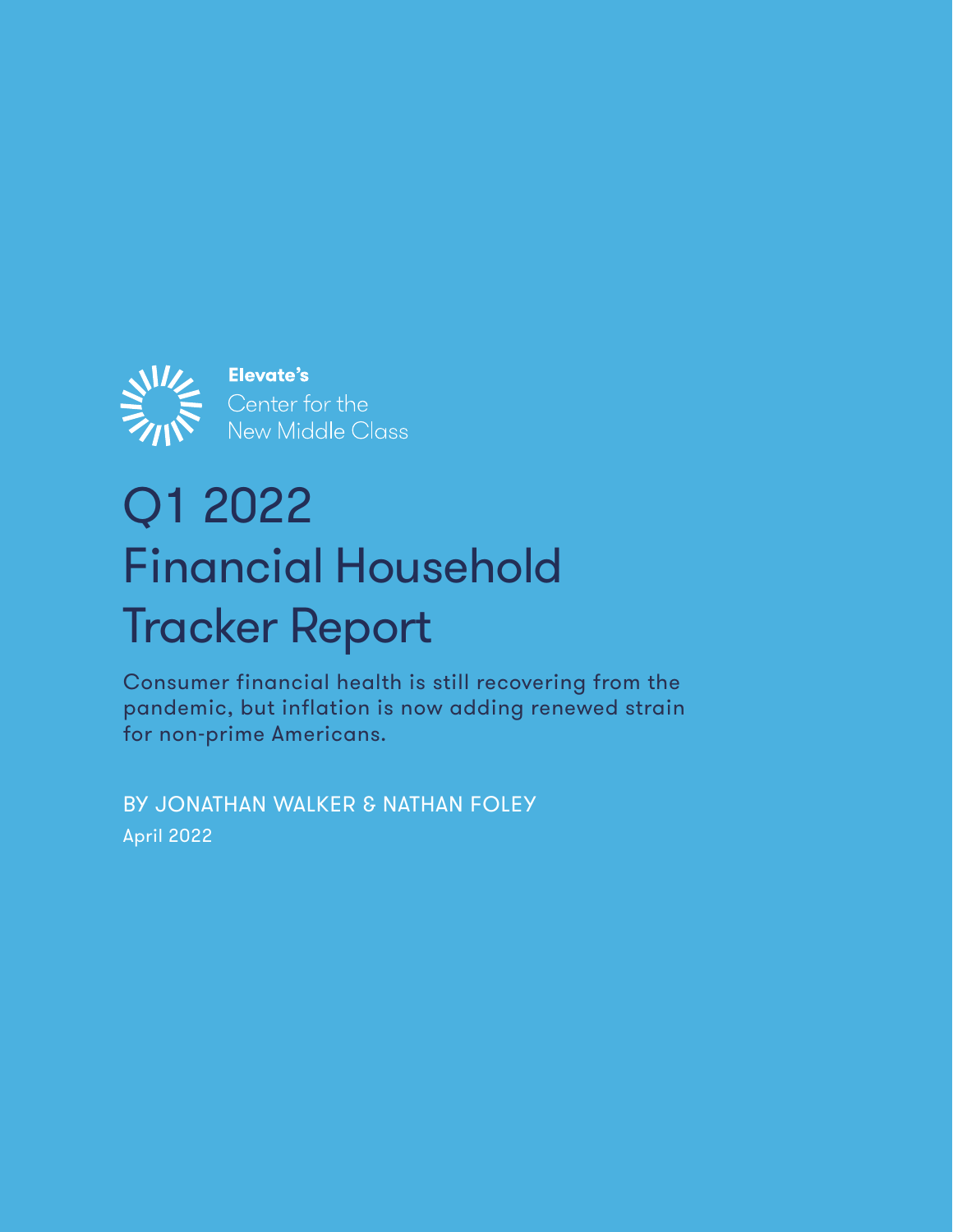# Summary

**THIS REPORT EXAMINES** the general sentiment of prime and non-prime Americans on key factors surround personal finances. We found that:

- 31% of non-prime consumers feel less financially secure than the year before.
- The labor market is rebounding more quickly for prime Americans than non-prime Americans.
- Manageability of day-to-day expenses is further strained by inflation.
- The pandemic has eroded access to credit for non-prime Americans.

In this report, we sought to uncover was the general sentiment of prime and non-prime American consumers surrounding their finances. Right away, we noticed a striking trend. This research shows a steady increase in the feeling of financial instability amongst non-prime respondents, starting before the pandemic. The nonprime consumer has an additional headwind in that their households appear to be rebounding in the labor market slower than prime households. For the last year, we are seeing an increase in the number of households who report at least one expense category is causing "a lot" of strain on their month-to-month finances. As so many Americans are still suffering from a decline in their income, they now must contend with a sharp uptick in inflation. The number of non-prime households who report that their debts are less manageable compared to the previous year has also ballooned. All these factors contribute to the continued tightening of American household finances.

Non-prime consumers have credit scores below 700. Prime have scores above 700.

# Introduction

The non-prime tracker was started in 2018 to track more than 50 aspects of household finances every month. Dividing the population into prime (those with credit scores above 700) and non-prime (those with credit scores below 700) allows us to see the unique challenges of the nearly half of Americans who do not have full access to all credit instruments.

In this quarterly report, we looked closely at measures of financial security, job and income changes, impact of expenses, and the manageability of household debt levels.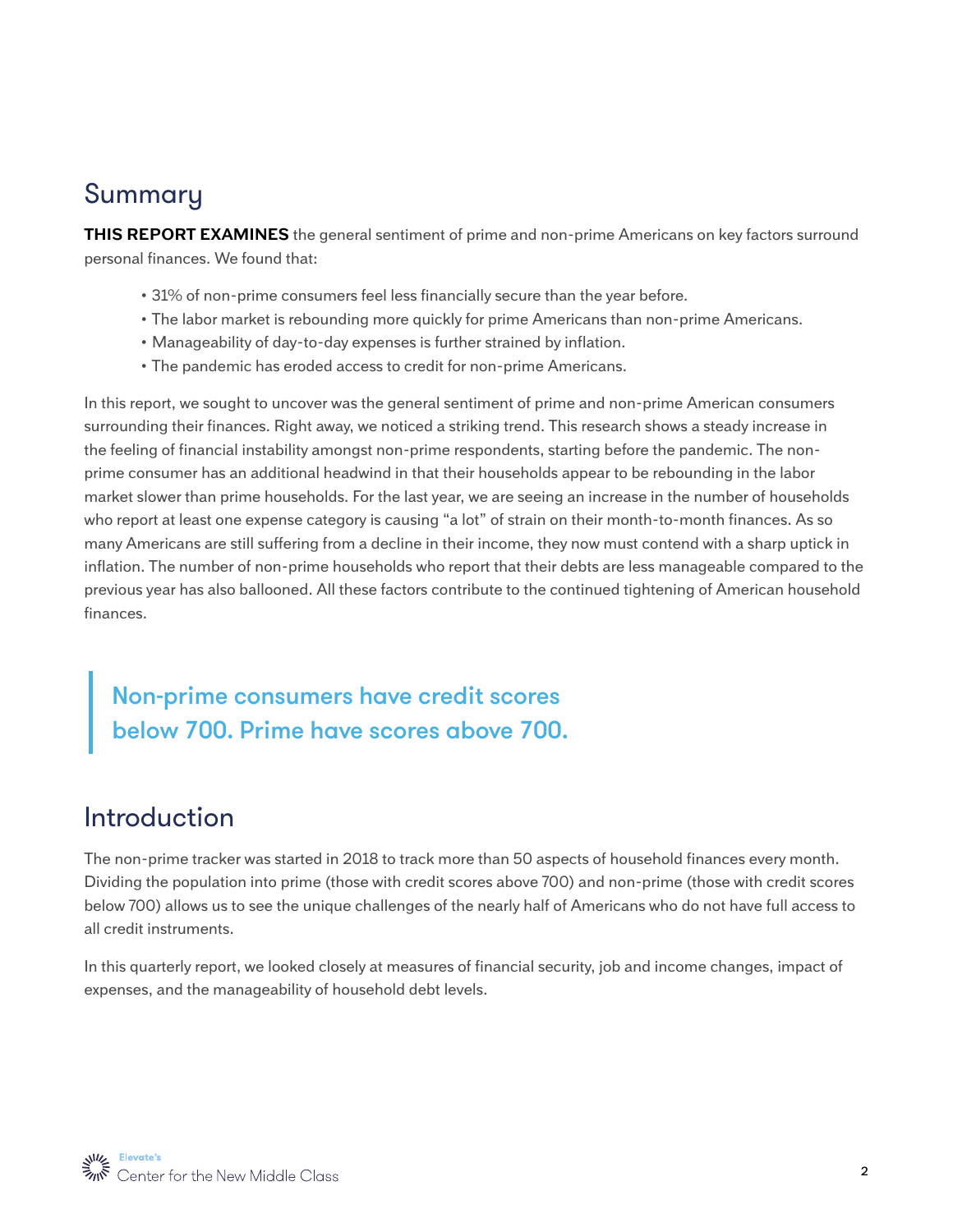# Feeling Less Secure

Feeling financially insecure can lead to a myriad of societal woes. A small survey can provide insight into the scope at which financial security affects our lives. Financial insecurity can lead to disconnection at work, $^1$  erosion of physical health, $^2$  cognitive decline, $^3$ family instability, $4$  political disengagement, $5$  and can even lead to the evaporation of the tax base of local governments.6

Non-prime households who felt less financially secure compared to the year prior peaked (42%) in the fourth quarter of 2020. This was at a time when the country was still reeling from COVID restrictions but most stimulus package benefits had run out. The number of people who feel less secure compared to a year earlier has been dropping since that point.

Respondents who feel "Less secure" financially compared to a year ago



Compared to a year ago, how do you feel financially? ["More Secure", "About the Same", "Less Secure"]. Percent responded "Less Secure" Shown. N = 20,839, as of 3/28/2022

This is cold comfort. What is little known is that that measure of increasing instability is substantially today compared to when we began tracking , in Q4 2018. In Q1 2022, almost a third (31%) of non-prime households report to feeling less financially secure compared to the prior year.

Prime households, unsurprisingly, have always fared better. Prior to the emergence of COVID-19, about 12% of prime households would report feeling less secure. This number spiked up to 17% at the height of the economic shutdown in Q2 2020 and reached a high-water mark of 18% in Q1 2021. After that, they trended downward until Q1 2022 when it shot back up to 18%.

### Job Loss

The impact of COVID on the labor market is well established.7 What is less well understood is how individual households have fared. Macroeconomic metrics measure the individual employment rate. This does not measure the compounding effect of job loss within the household.

While the number of households that are reporting a recent job loss peaked in the first half of 2020—in conjunction with widespread economic shutdown—the number has been coming down. Overall, in Q1 2022, about 30% of households had experienced a job loss in the prior twelve months.



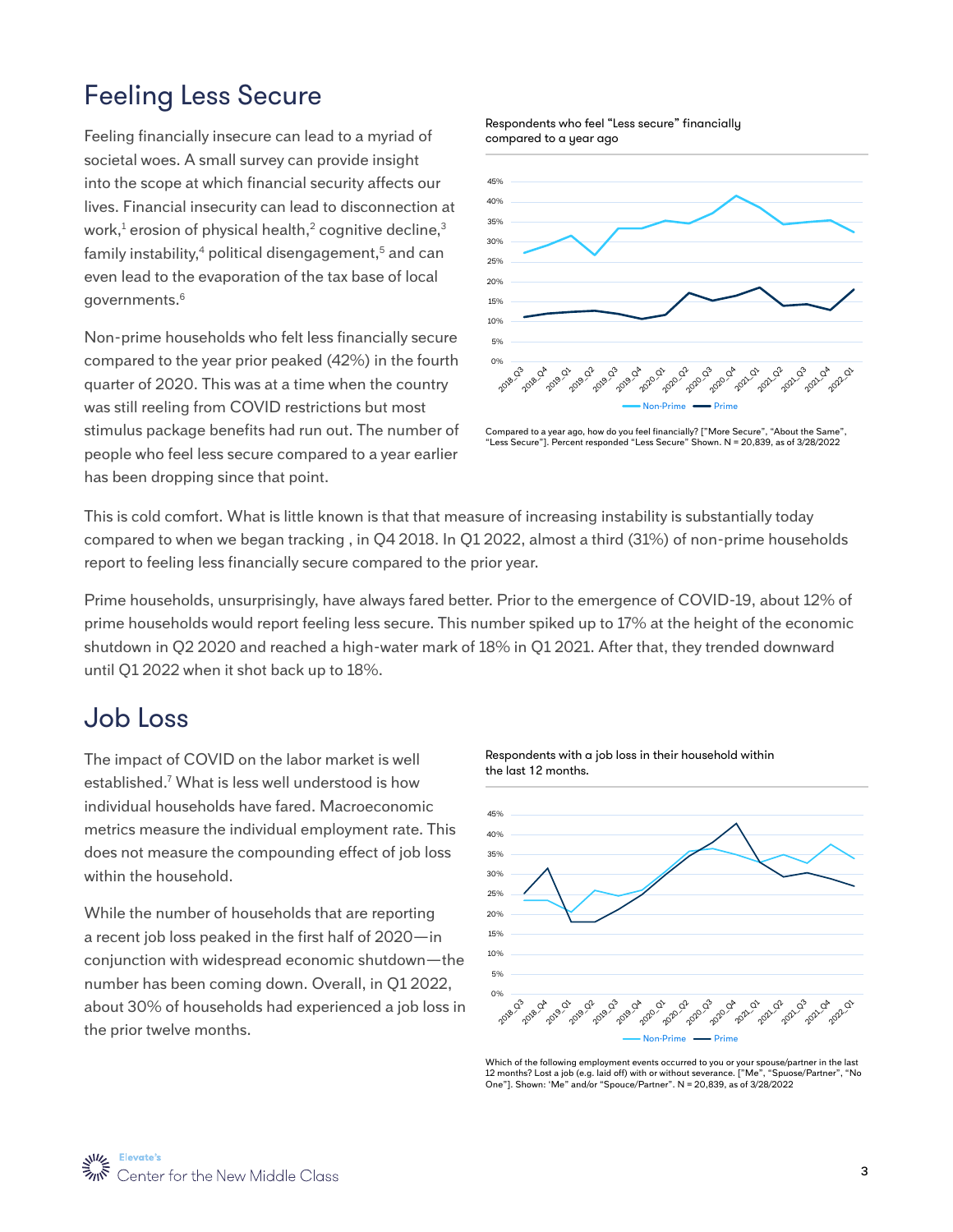An interesting aspect of this metric is that the number of prime and non-prime households who reported some job loss in the prior twelve months tended to move together. The measures experience disparate peaks and valleys, but their correlation is remarkably close. That tandem action broke in the middle of 2020 when the two groups experience job loss in different phases of the pandemic. Since then, the number of prime households reporting a job loss has dropped at a much faster slope than that of non-prime households. Indeed, non-prime households have been stagnant at around 34% since the beginning of the pandemic in Q1 2020.

The labor market is rebounding quicker for prime households than it is for non-prime households.

### Decreased Income

Then the pandemic hit, Mark Napoli<sup>8</sup> felt blessed to be employed by a company that wanted to preserve his job. When the economy didn't bounce back immediately, they still tried to protect their employees, but they cut his salary by 40%. Still, he had a job, which was more than he could say for many around him at the time. Eventually, he transitioned to a job with better prospects, but it didn't pay well. While Mark was never officially out of work, the economic disruption of the pandemic significantly impacted his income.

Mark is not alone. At the height of the pandemic, 44% of non-prime Americans reported having a lower income than the year before. That number is gradually coming down, but it still is higher than pre-pandemic levels.





Has your household income changed over the past 12 months? ["Yes, it has increased", "No it has not changed", "Yes, it has decreased"] Shown: Percent "Yes, it has decreased" . N = 20,839, as of 3/28/2022

Even though the magnitude is lower for prime Americans, the trend is similar. At the high point, more than one in four (27%) prime respondents said that their income had dropped compared to the year before. In Q1 2022, that number is 17%, which is still higher than any measured period before the pandemic.

The labor market is rebounding quicker for prime households than it is for non-prime households.

### Strain on Month-to-Month Finances

Income is only one factor that can disrupt household finances. Another component, of course, is expenses. When the once predictable costs of everyday life become more expensive, households feel the pinch.

The number of households who reported at least one category causing them "a lot" of strain has been steadily rising since Q1 2021.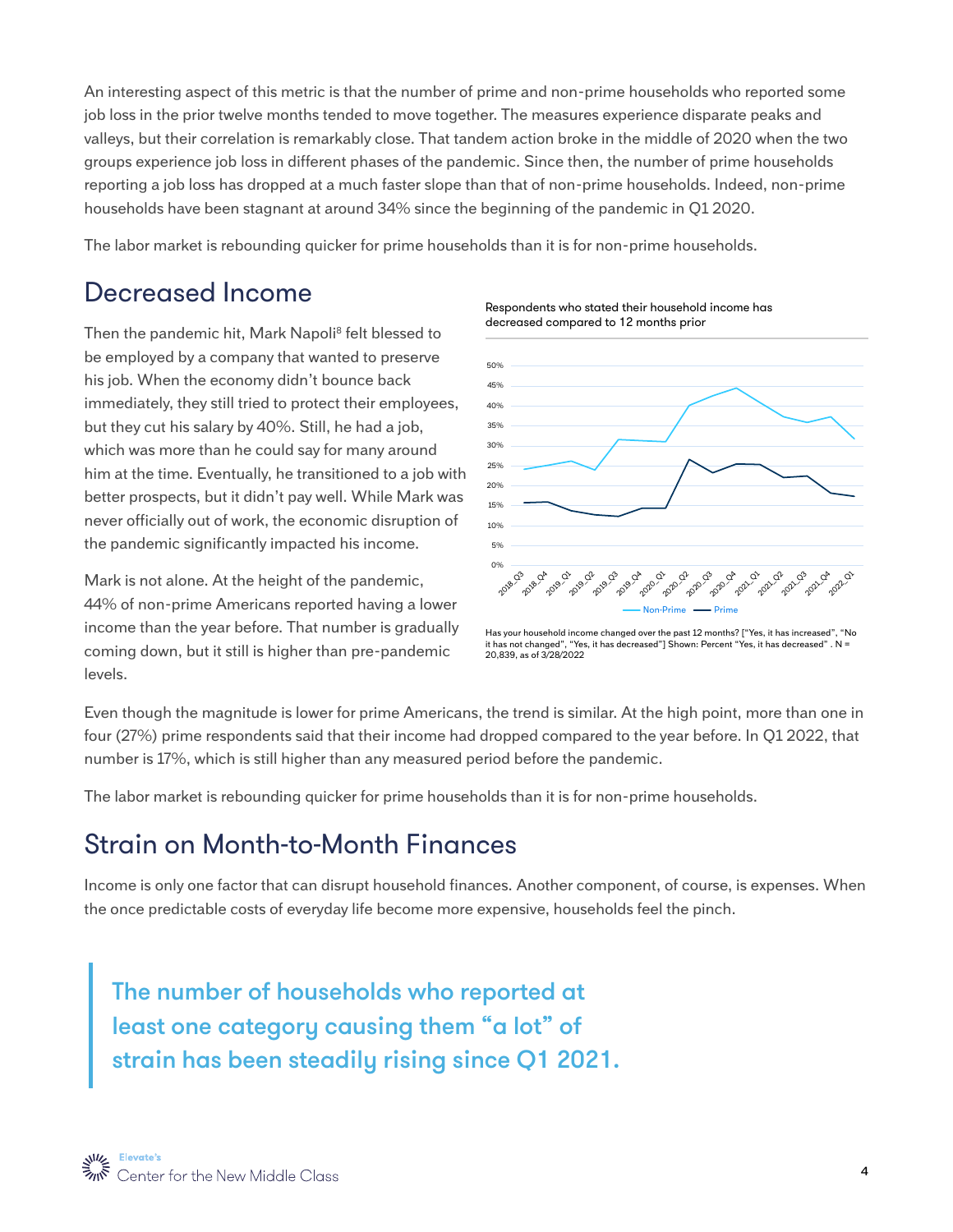We [track a series of different regular expenses](http://track a series of different regular expenses) (from grocery and gas to healthcare and education). We ask the respondents whether any of those categories are causing any strain on their month-to-month finances.

The raw numbers are striking: 71% of non-prime households reported at least one category was causing a lot of strain on their finances in Q1 2022. For prime households, the number is only better by degree at 57%. More than half of Americans are feeling the pinch.

One or more factors cause "A lot of strain" on month-to-month finances.



How much do the following costs place on your month-to-month finances? Matrix: Costs: "Healthcare out-of-pocket costs", "Health insurance", "College education or savings", "Housing (mortgage or rent)", "Groceries", "Entertainment (eating at restaurants, going to the movies, etc.)", ["Does not Apply", "No Strain", "A little bit of strain", "A lot of strain"]. Shown: At least one "A lot of strain" . N = 20,839, as of 3/28/2022

# Manageability of Day-to-day Expenses

Related to the measure of month-to-month financial strain is the manageability of day-to-day expenses.

Before inflation eroded the buying power of American households and before the pandemic upended the economy, non-prime households had been reporting a steady increase in the number of households who found that day-to-day expenses were becoming less manageable. It peaked in Q4 2020 with one in three households admitting to the struggle. Prime households popped that quarter as well (13%) but didn't peak. They held generally steady until Q1 2022 when they jumped to 16%.

As so many Americans are still suffering from a decline in their income, they now must contend with a sharp uptick in inflation.<sup>9</sup> We are seeing that struggle in both the strain of month-to-month finances as well as the manageability of day-to-day expenses.





Overall, compared to a year ago, are your day-to-day expenses more manageable, about the same, or less manageable? Shown "Less Manageable. N = 20,839, as of 3/28/2022

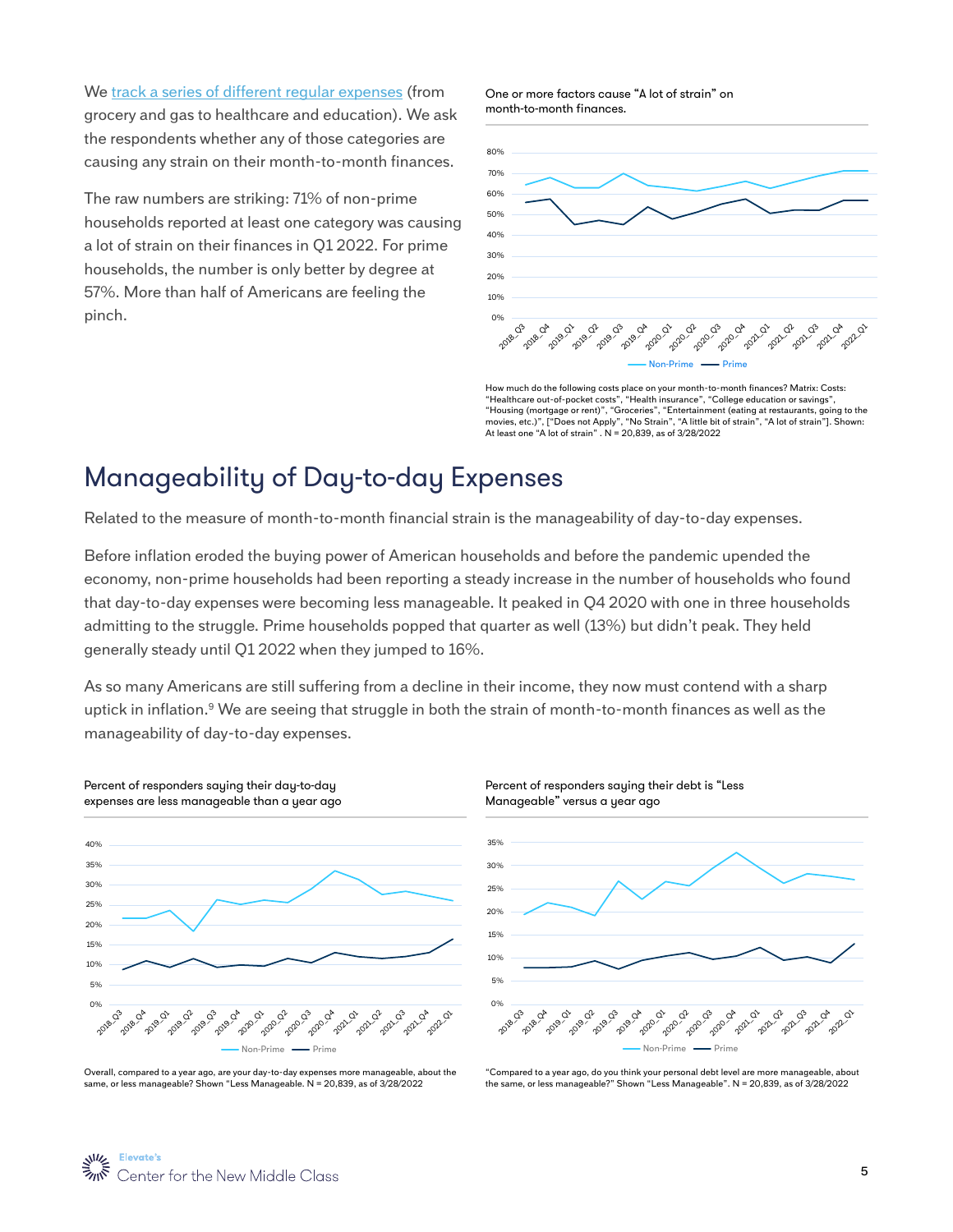# Manageability of Debt

One of the ways households seek elasticity in their finances—especially at times of financial stress—is by using credit. It can help them overcome short-term liquidity issues or provide them the funds to solve bigger problems.

Prior to the pandemic, 8% of prime respondents said that their debt was less manageable compared to the prior year, a metric that held steady. After the pandemic started the number grew to 10% and remained consistent with only a single spike in Q1 2021. However, Q1 2022 has seen a meaningful quarter-over-quarter increase (now 13%). This meaningful increase over pre-pandemic levels shows continued weakness in even the more resilient prime households.

The metric for non-prime respondents has not been as stable over time, but the trend has been unmistakably slanted upward. At the beginning of 2019, 20% of non-prime respondents felt that their debts were less manageable compared to the prior year. Eighteen months later, that number had ballooned to 33%. By Q2 2021, the number retreated and has since held steady (27%).

# Accessing Credit

The pandemic has constrained access to credit for prime respondents. Until Q4 2020, around 40% of prime households said that it was easier for them to obtain credit from a bank or financial institution compared to the prior year. By Q1 2021, the number dropped to 30%. For nine months, it looked as though financial institutions were loosening up, but Q1 2022 brought that number back to 30%.

Unsurprisingly, non-prime consumers report lower overall numbers. Their general lack of access to credit is also represented in a much steadier trend. However, the pandemic seems to have eroded access for about 2-3% of the population. The most recent quarter might suggest that financial institutions might be ready to provide a little more access as the metric has risen to a point not seen since before the pandemic.





<sup>&</sup>quot;Compared to a year ago, would you say that getting credit from a bank or financial institution is..." [ "Easier", "About the same", "Harder"] N = 20,839, as of 3/28/2022

# Types of Debt

Debt comes in a myriad of forms. People turn to different instruments to meet their needs at different times. In a deep-dive look at the propensity of holding different types by credit constraint (prime versus non-prime), we can see the commonalities and differences in non-prime experience.

The first notable fact is that non-prime consumers carry all types of debt. The only debt type that non-prime folks significantly trail prime respondents is mortgage debt, which is the only debt instrument on the list that is potentially wealth-building.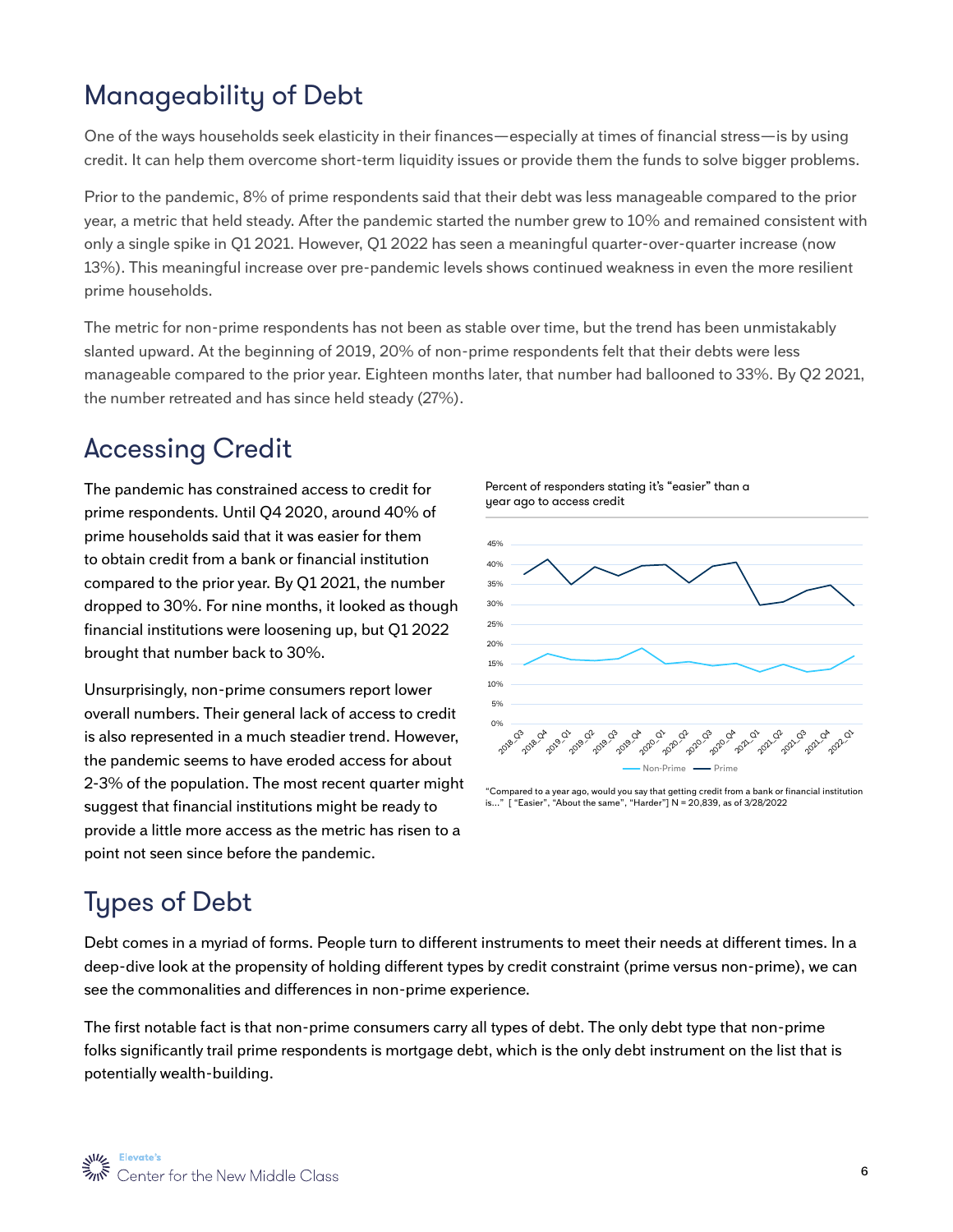Given the promise of higher earning power that comes with a college education, it might surprise some to learn that non-prime respondents were more likely to report carrying student loan debt. We know that the credit constraint status of a student's parents plays a significant role in the type of college as well as the likelihood to complete their degree.<sup>10</sup>

Non-prime consumers also are much more likely to turn to the lowest cost form of credit: borrowing from family and friends. More than one in five non-prime consumers report owing loved-ones money. Often cited as a responsible way to get out of a financial problem, it also carries emotional costs.

Perhaps the one surprise from prime respondents is the 8% of respondents who said that they currently have a payday loan. This measure is fairly consistent across various CNMC instruments which gives us confidence of its validity. This does not, of course, explain why someone with a reliable credit score would turn to a notoriously expensive form of credit. The reasons must be varied, but perhaps one example might suffice. Mary Seely<sup>11</sup> had a good financial resources but ran into a liquidity issue during a divorce when all assets were frozen for a period of time. She took out a payday loan to pay a couple of bills. The speed and the fact that the company would not need to pull her credit report made it the option she turned to.



<sup>&</sup>quot;Which of the following forms of debt do you currently carry? N = 1,251, as of 3/28/2022

# Conclusion

The economy has emerged from the pandemic, but its disruption to American households continues. Prime households are feeling less secure than normal while non-prime households are feeling slightly better. There is a growing group of people in both groups that report that month-to-month and daily expenses are less manageable versus twelve months ago. Prime households are experiencing job loss at a lower rate than non-prime households. Both groups are seeing lower numbers report a decrease in income from the prior year. Non-prime households are more likely to use debt, but even prime households use alternative lending products. All of this speaks to the continued tightening of American household finances.